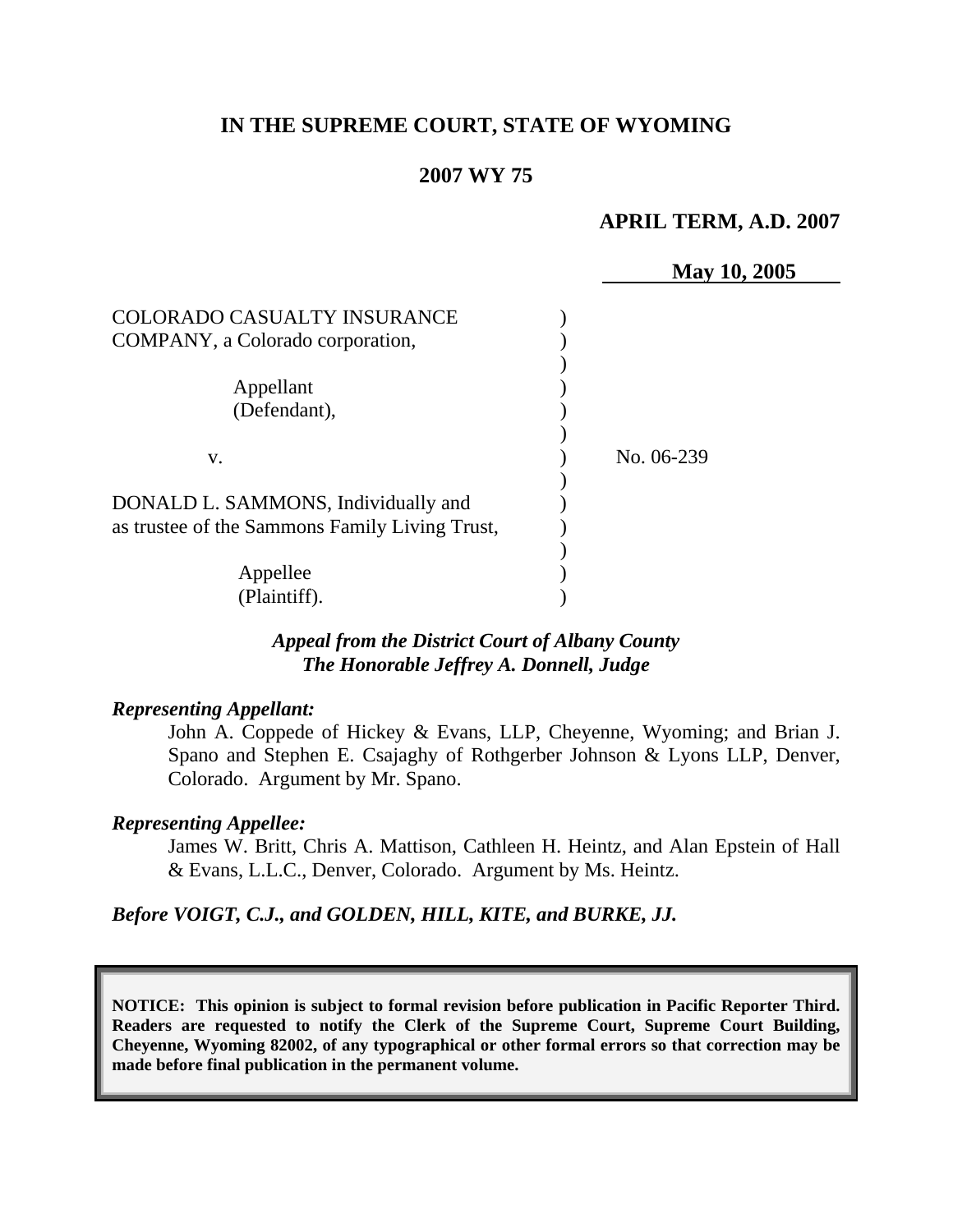## **VOIGT, Chief Justice.**

[¶1] The district court granted summary judgment to an insured on its contract claim against its insurer after a fire loss, granted summary judgment to the insurer on the insured's emotional distress claim, and denied summary judgment to both parties on the remaining claims. We will reverse the summary judgment based upon the contract claim because genuine issues of material fact exist. The summary judgment based upon the emotional distress claim was not appealed, and is not, therefore, before us for review. The summary judgment denials were not final appealable orders and we do not, therefore, have jurisdiction to review them. $<sup>1</sup>$  $<sup>1</sup>$  $<sup>1</sup>$ </sup>

## **FACTS**

[¶2] The Buford Trading Post is a small gas station/convenience store located on Interstate 80 between Cheyenne and Laramie, Wyoming. It is owned by the Sammons Family Living Trust (Sammons). The Trading Post has existed at the same site, in one form or another, for nearly 150 years. At the time of the fire, it consisted of a log building constructed in the 1940s, manual gas pumps, and underground steel storage tanks.

[¶3] On August 17, 2003, a fire completely destroyed the Trading Post building and damaged the fuel dispensing system. Sammons filed a property damage claim with its insurer, Colorado Casualty Insurance Company (Colorado Casualty), under a replacement cost policy.<sup>[2](#page-1-1)</sup> The policy provision that is central to the present controversy is Subsection 6 of Section E, which reads in pertinent part as follows:

# **E. Property Loss Conditions**

# **6. Loss Payment**

 $\overline{a}$ 

In the event of loss or damage covered by this policy:

<span id="page-1-0"></span> $1$  Even though this case involves the grant and denial of cross motions for summary judgment, the denials are not appealable because they are not simply denials of counter motions based upon the same issue, the result of which would be complete disposition of the case. Rather, they involve issues beyond the breach of contract issue upon which summary judgment was granted. *See Gilstrap v. June Eisele Warren Trust*, 2005 WY 21, ¶ 7, 106 P.3d 858, 861 (Wyo. 2005); *Lee v. LPP Mortgage Ltd.*, 2003 WY 92, ¶ 7, 74 P.3d 152, 157 (Wyo. 2003); *Hutchins v. Payless Auto Sales, Inc.*, 2002 WY 8, ¶ 6, 38 P.3d 1057, 1059 (Wyo. 2002); *McLean v. Hyland Enters.*, *Inc.*, 2001 WY 111, ¶¶ 16-20, 34 P.3d 1262, 1267-68 (Wyo. 2001).

<span id="page-1-1"></span> $2$  As its title suggests, a replacement cost policy insures not just the actual or market value of the property at the time of a loss, but also the cost of replacement. In effect, replacement cost insurance insures depreciation. Leo John Jordan, *What Price Rebuilding?*, 19 ABA BRIEF, Fall 1990, at 17.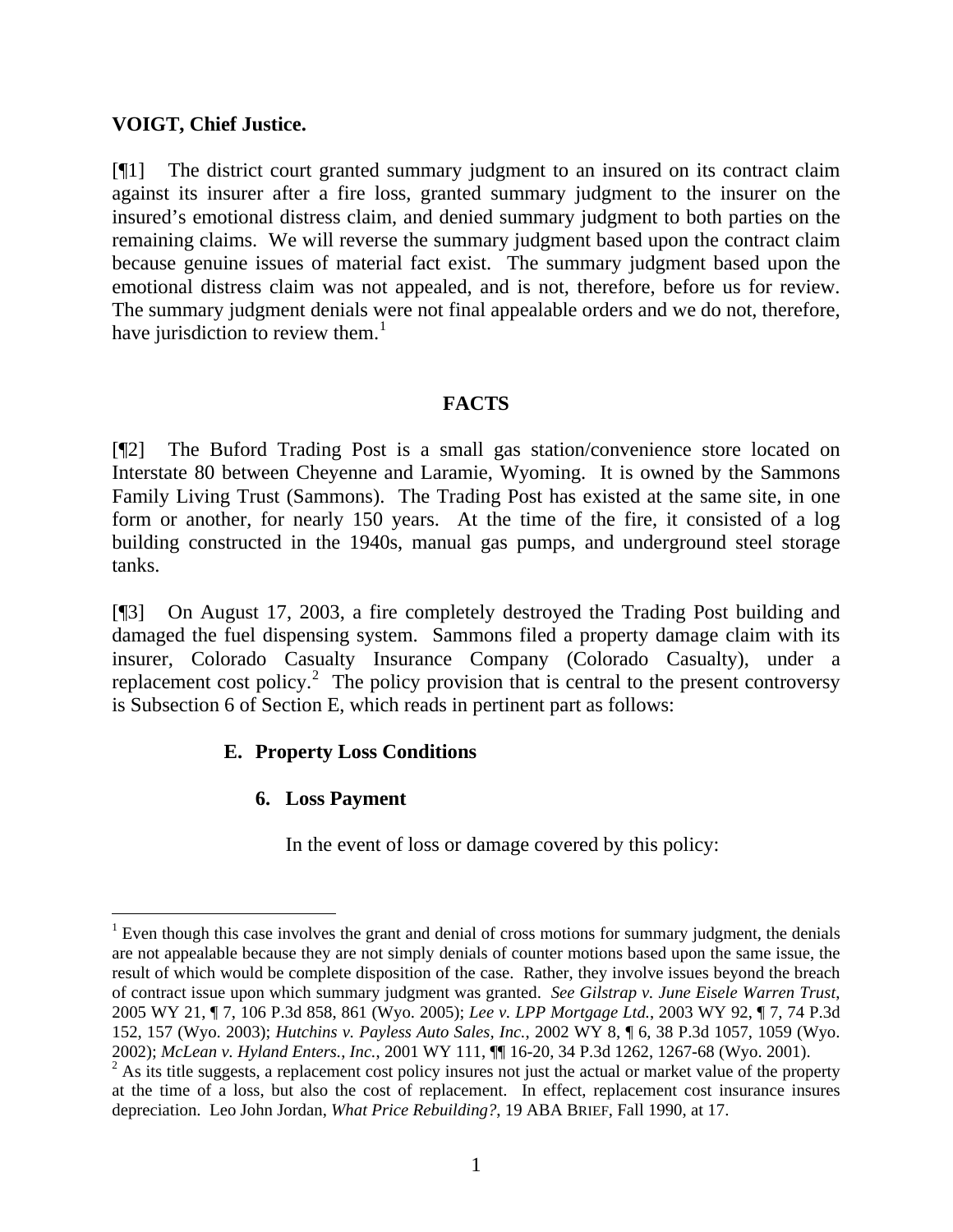a. At our option, we will either:

(1) Pay the value of lost or damaged property;

(2) Pay the cost of repairing or replacing the lost or damaged property;

(3) Take all or any part of the property at an agreed or appraised value; or

(4) Repair, rebuild or replace the property with other property of like kind and quality, subject to  $d(1)(e)$  below.

. . . .

d. Except as provided in (2) through (8) below, we will determine the value of the Covered Property as follows:

(1) At replacement cost after application of the deductible without deduction for depreciation, but not more than the least of the following amounts:

(a) The full cost of replacement of such property at the same site with new material of like kind and quality; or

(b) The cost of repairing your property within reasonable time; or

(c) The Limit of Liability that applies to the property shown in the Declarations; or

(d) The amount actually and necessarily expended in repairing or replacing said property or any part thereof.

We shall not be liable for payment of loss on a replacement cost basis unless and until actual repair is completed.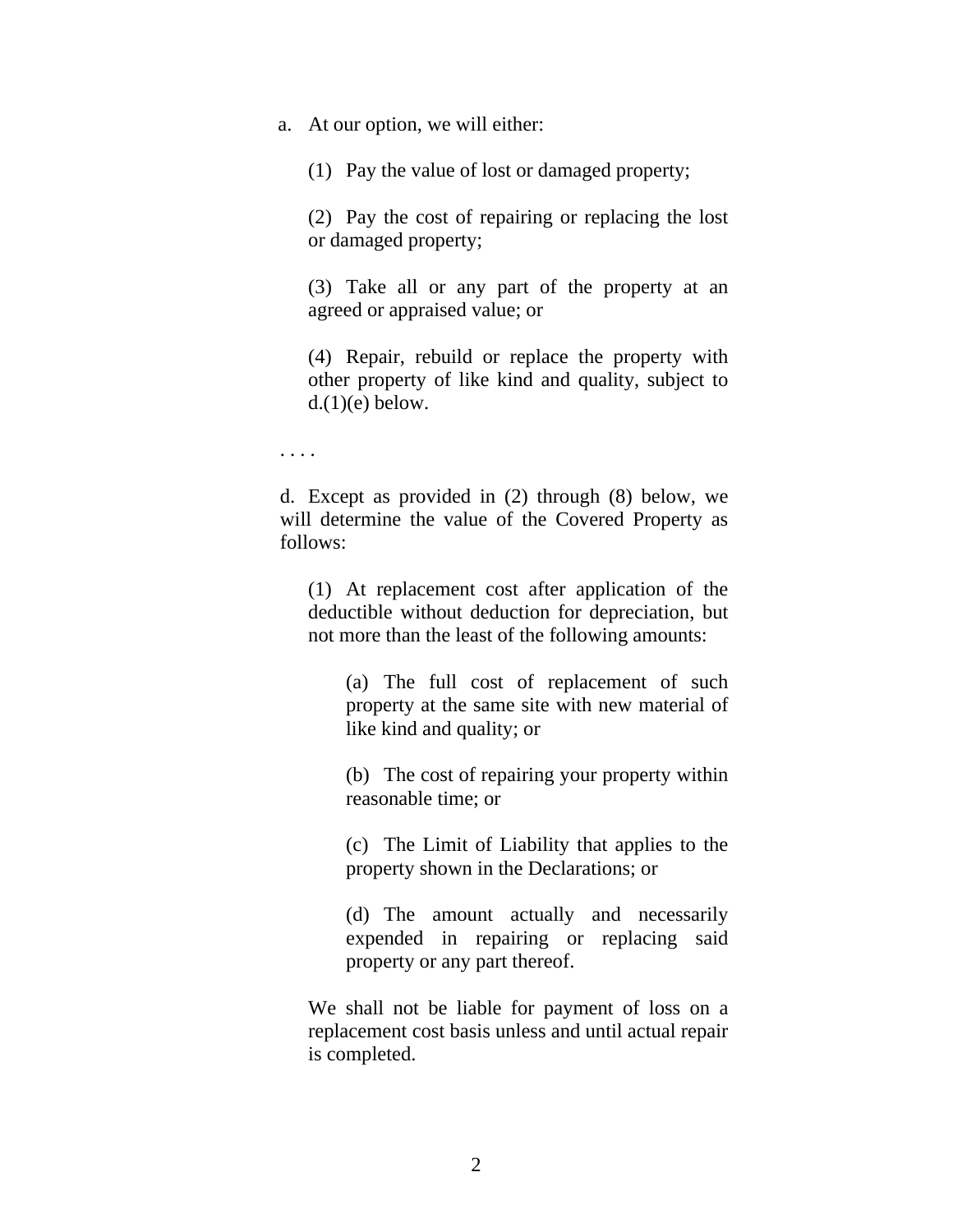You may elect not to repair or replace the damaged property. In this event, loss settlement shall be made on an actual cash value basis instead of a replacement cost basis. Should you elect this option, you may still make a claim on a replacement cost basis if you notify us of your intent to do so within 180 days after the loss or damage.

[¶4] Colorado Casualty determined certain damage valuations after the fire: (1) an actual cash value (ACV) of \$215,489.71 for the building; (2) a replacement cost value (RCV) of \$307,400.18 for the building; and (3) an RCV of \$38,189.00 for the damaged portions of the fuel dispensing system. Consistent with the terms of the policy, Colorado Casualty paid Sammons \$215,489.71 for the building's ACV, retaining a "depreciation holdback" of \$91,910.47 (\$[3](#page-3-0)07,400.18 less \$215,489.71) pending rebuilding.<sup>3</sup> In addition, because Sammons had already contracted to have extensive work done to the fuel dispensing system, Colorado Casualty used the bid documents received by Sammons to pay beyond its estimated RCV for the fuel dispensing system, eventually sending Sammons two checks, one for \$71,008.49, and another for \$12,274.51, for a total of \$83,283.00. Colorado Casualty conceded at oral argument that this \$83,283.00 figure represents the RCV for the fuel dispensing system.

[¶5] The present controversy arose because Sammons did not replace the building and the fuel dispensing system by spending the damage valuation amounts determined by Colorado Casualty, nor did it replace the destroyed building or damaged fuel dispensing system with similar configurations. Instead, Sammons constructed a smaller building at a cost of only \$210,443.76, and then spent \$139,137.09 for a fuel dispensing system with automated pumps and PVC storage tanks, \$22,635.15 for a canopy over the gas pump islands, and \$20,998.57 to pave the parking lot. At that point, Colorado Casualty had paid Sammons \$298,772.71, and Sammons had spent \$393,214.57. The policy's maximum value was \$429,266.00.

[¶6] On June 17, 2004, Sammons' agent demanded that Colorado Casualty pay Sammons the \$91,910.47 depreciation holdback. Colorado Casualty refused, on the ground that Sammons had not even spent the building's estimated ACV of \$215,489.71, much less the RCV of \$307,400.18 from which the depreciation holdback had been

<span id="page-3-0"></span> $3$  A primary feature of replacement cost insurance is that the insurer is not obligated to pay beyond the basic policy amount—usually the actual cash value of the lost or damaged property—until such time as the insured has completed repair or replacement of that property. *See Burton v. Republic Ins. Co.*, 845 A.2d 889, 899 (Pa. Super. Ct. 2004); *State Farm Fire & Cas. Co. v. Patrick*, 647 So. 2d 983, 983 (Fla. Dist. Ct. App. 1994) (*per curiam*); *Hess v. North Pac. Ins. Co.*, 122 Wash. 2d 180, 859 P.2d 586, 589 (Wash. 1993). As will be seen later in this opinion, one obvious reason for that requirement is that the amount of the insurer's liability cannot be determined until repair or replacement has occurred.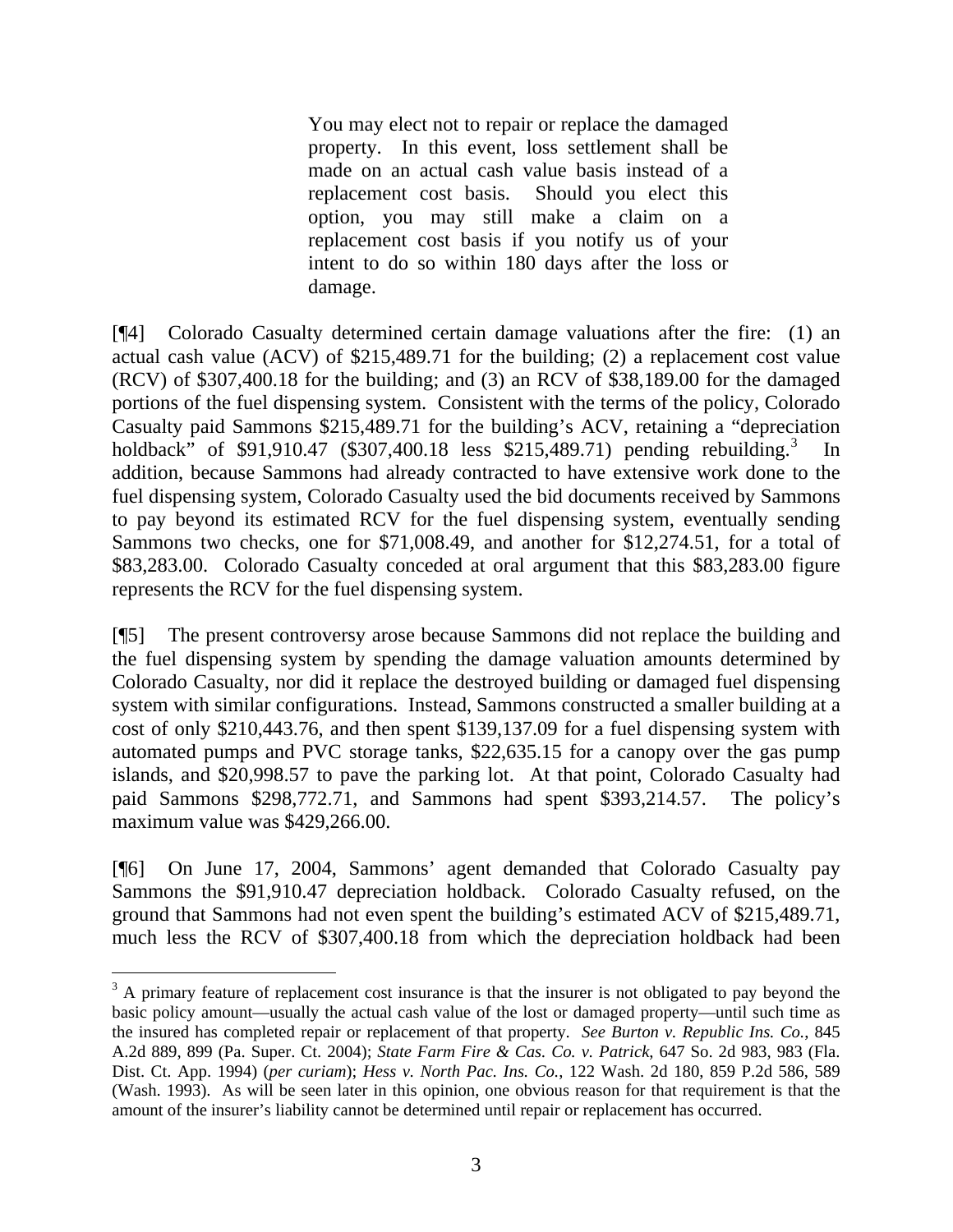calculated, and that the amount Sammons actually expended in replacing the damaged property was less than the RCV estimates. Sammons then filed a consumer complaint against Colorado Casualty with the Wyoming Department of Insurance, seeking a determination that Colorado Casualty had wrongfully withheld the depreciation holdback. The Department ruled in favor of Colorado Casualty, concluding that neither the policy nor Wyoming law prevented Colorado Casualty from separately adjusting the building and the fuel dispensing system. In other words, Colorado Casualty only had to pay the building's ACV, because Sammons had not spent more than that amount on the building, even though he had spent more than the fuel dispensing system's RCV for changes and improvements to that system.

[¶7] On May 2, 2005, Sammons filed a Complaint against Colorado Casualty in district court, alleging breach of contract, violation of the implied covenant of good faith and fair dealing, and unfair claims practices under Wyo. Stat. Ann. § 26-13-124 (LexisNexis 2003), and seeking attorney's fees and penalties under Wyo. Stat. Ann. § 26-15-124 (LexisNexis 2003).<sup>[4](#page-4-0)</sup> Both parties filed motions for summary judgment. Colorado Casualty filed first, with its central hypothesis being that the policy only required it to pay Sammons the depreciation holdback amount if he did, indeed, replace the building at a cost in excess of the ACV. In its cross-motion, Sammons took the position that all of its expenditures were necessary to replace the building and fuel dispensing system, and that those expenditures should be combined as one amount under the "building" section of the policy, with a resultant single RCV. More specifically, Sammons contended that, once Colorado Casualty determined the replacement value of the building and fuel dispensing system, it had to pay him that total amount whether he spent it replacing the building or refurbishing the fuel dispensing system.

[¶8] The district court concluded that Sammons was correct as to two major points: first, that in making RCV estimates, Colorado Casualty could not separate the store claim from the fuel dispensing system claim because both were covered under the single "Buildings" portion of the policy; and second, once the RCV amount was established as the *value* of the loss, the *manner* of rebuilding was up to Sammons.

<span id="page-4-0"></span><sup>&</sup>lt;sup>4</sup> Four days later, Sammons filed what appears to be an identical document entitled "Amended Complaint." Although the index to the court file shows that Colorado Casualty subsequently filed an "Answer to Second Amended Complaint," no "Second Amended Complaint" is in the record on appeal, except that a non-file-stamped copy of such a document, dated July 11, 2005, is appended to the Notice of Appeal. The general allegations and the causes of action contained in the "Second Amended Complaint" appear to repeat those stated earlier, and the parties have pointed out no substantive differences. Colorado Casualty's brief contends that the district court granted Sammons leave to file this "Second Amended Complaint" on October 18, 2005, and that it "became the operative pleading for purposes of this appeal." Nevertheless, the district court's Decision Letter makes reference only to the original Complaint in addressing the causes of action subject to the cross motions for summary judgment. Because of this imprecision in the record, we are left simply to assume that there are no substantive differences among these pleadings.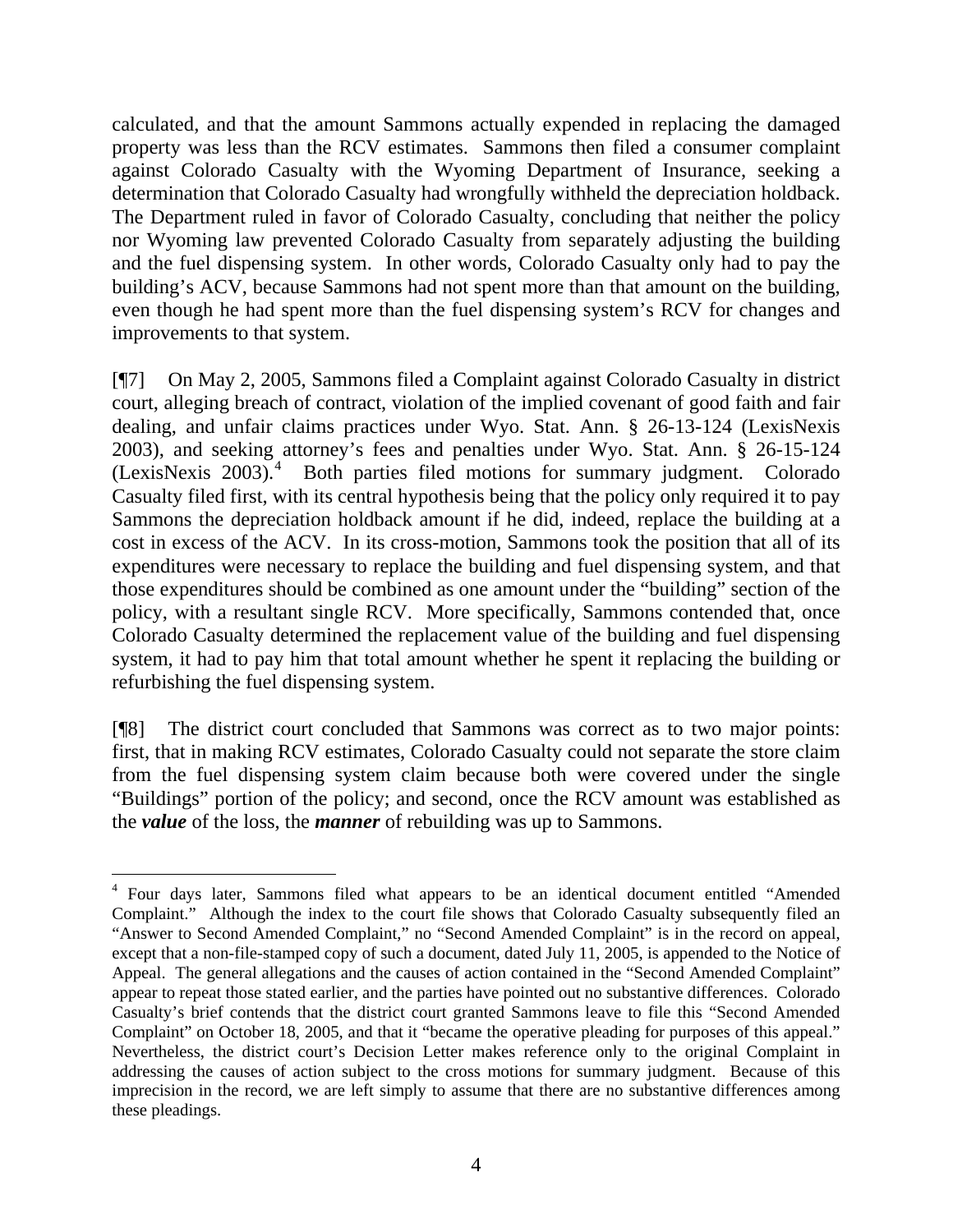#### **ISSUES**

[¶9] The parties have presented numerous issues, with some duplication. The following issues are dispositive:

 1. Does the policy provide an unambiguous method of calculating the amount Colorado Casualty owes Sammons?

 2. Are there genuine issues of material fact concerning the amount Colorado Casualty owes Sammons?

## **STANDARD OF REVIEW**

[¶10] Summary judgment motions are governed by W.R.C.P. 56, and the disposition of such motions is guided particularly by the following language found in subsection (c) thereof:

> The judgment sought shall be rendered forthwith if the pleadings, depositions, answers to interrogatories, and admissions on file, together with the affidavits, if any, show that there is no genuine issue as to any material fact and that the moving party is entitled to a judgment as a matter of law.

[¶11] In reviewing the grant of a summary judgment, we apply the following wellknown standard of review:

> We examine the record from the vantage point most favorable to the party who opposed the motion, and we give that party the benefit of all favorable inferences that may fairly be drawn from the record. We evaluate the propriety of a summary judgment by employing the same standards and by using the same materials as were employed and used by the lower court. We do not accord any deference to the district court's decisions on issues of law.

*Trabing v. Kinko's, Inc.*, 2002 WY 171, ¶ 8, 57 P.3d 1248, 1252 (Wyo. 2002) (internal citations omitted).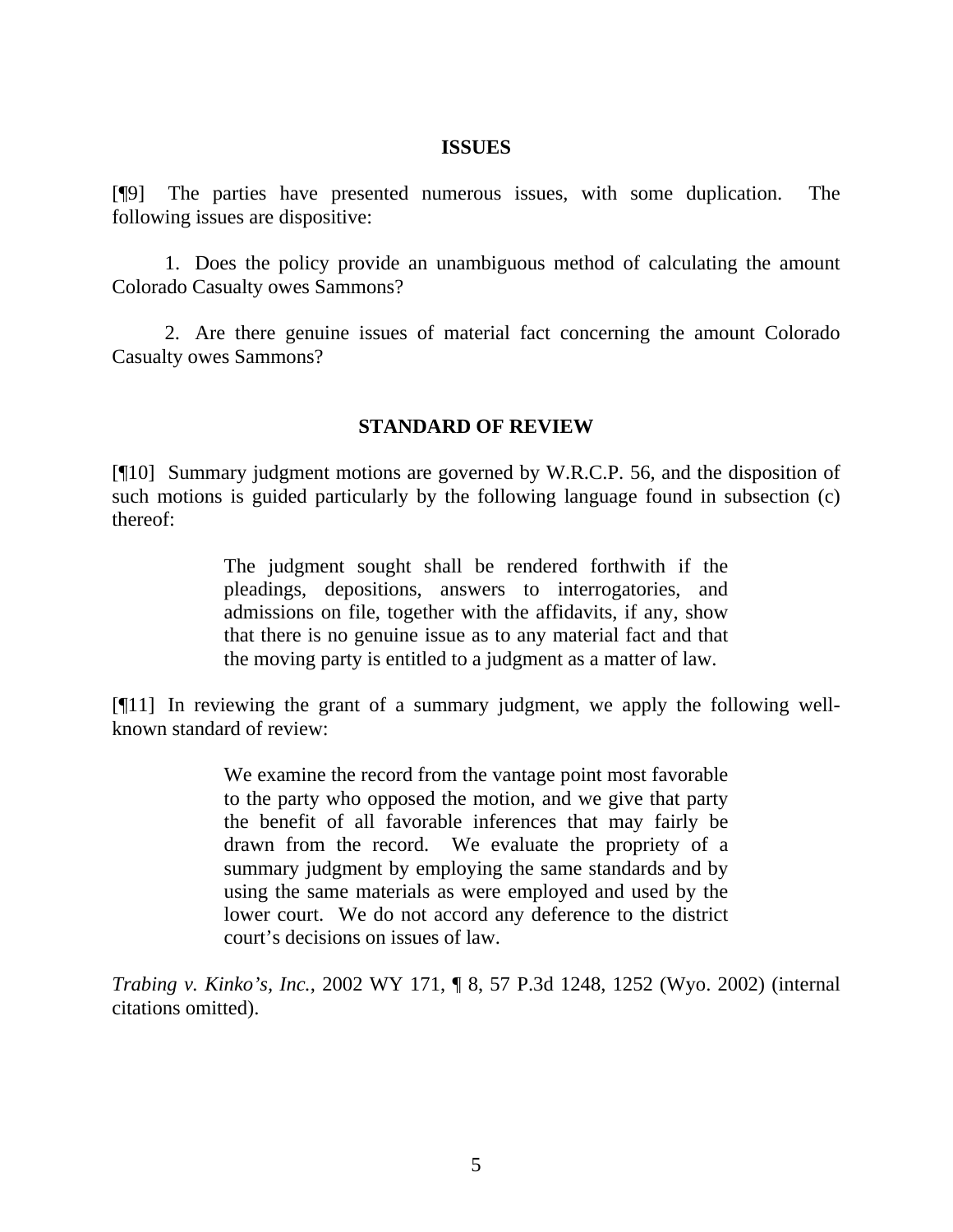#### **DISCUSSION**

[¶12] We will begin this analysis by restating the principles of law we apply in reviewing insurance policy disputes:

> An insurance policy constitutes a contract between the insurer and the insured. As with other types of contracts, our basic purpose in construing or interpreting an insurance contract is to determine the parties' true intent. We must determine intent, if possible, from the language used in the policy, viewing it in light of what the parties must reasonably have intended. The nature of our inquiry depends upon how clearly the parties have memorialized their intent. Where the contract is clear and unambiguous, our inquiry is limited to the four corners of the document.

> We interpret an unambiguous contract in accordance with the ordinary and usual meaning of its terms. The parties to an insurance contract are free to incorporate within the policy whatever lawful terms they desire, and the courts are not at liberty, under the guise of judicial construction, to rewrite the policy. It is only when a contract is ambiguous that we construe the document by resorting to rules of construction. Whether a contract is ambiguous is a question for the court to determine as a matter of law.

> A contract is ambiguous if indefiniteness of expression or double meaning obscure the parties' intent. Ambiguity cannot be created by the subsequent disagreement between the parties regarding the meaning of a contract. If the meaning of a provision in a contract is not readily apparent, the court may resort to competent evidence of extraneous circumstances to determine the parties' intent. Reviewing courts are free to make a determination as to the existence of ambiguity whether or not the parties agree one way or the other and whether or not the trial court has reached a conclusion one way or the other.

*Cathcart v. State Farm Mut. Auto Ins. Co.*, 2005 WY 154, ¶ 18, 123 P.3d 579, 587 (Wyo. 2005) (quoting *Principal Life Ins. Co. v. Summit Well Serv.*, 2002 WY 172, ¶¶ 17-19, 57 P.3d 1257, 1261-62 (Wyo. 2002) (citations omitted)).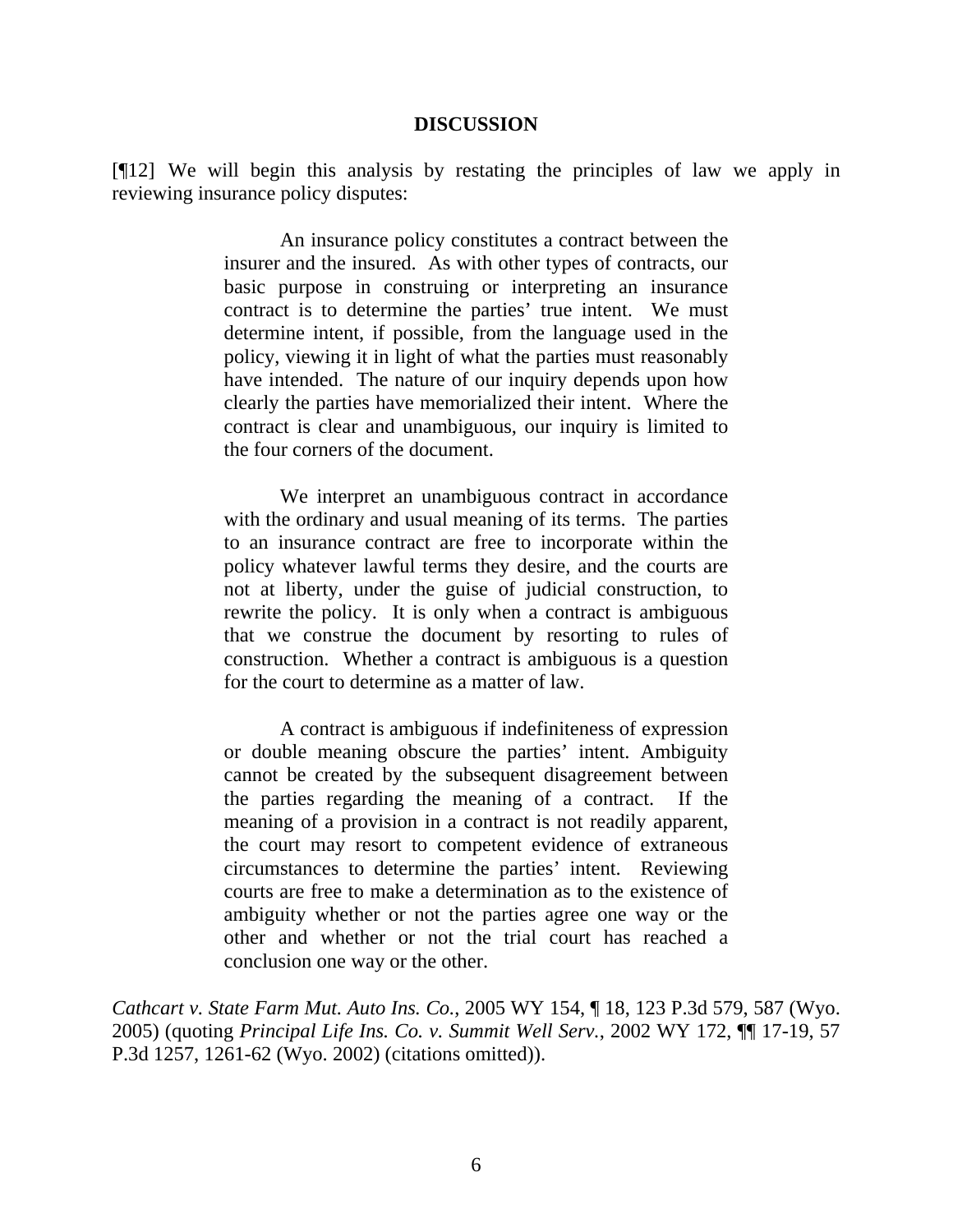[¶13] We agree with the district court and the parties that the policy, in its pertinent provisions, is unambiguous.<sup>[5](#page-7-0)</sup> The confusion in this case arises not from any ambiguity in the policy, but from the fact that the parties and the district court did not clearly follow the two-step process established in the policy for determining the amount Colorado Casualty was to pay Sammons.<sup>[6](#page-7-1)</sup> That process should have been as follows: First, under Subsection 6.a., Colorado Casualty had the option whether to (1) pay the value of lost or damaged property; (2) pay the cost of repairing or replacing lost or damaged property; (3) take the lost or damaged property at an agreed or appraised value; or (4) repair, rebuild or replace the lost or damaged property with property of like kind and quality. In the present case, Colorado Casualty took the second option of paying the cost of replacing the lost or damaged property. Therefore, the other options are irrelevant.

[¶14] Once Colorado Casualty determined that it would *pay* Sammons the cost of replacing the lost or damaged property, Subsection 6.d. of the policy provided alternative methods for *valuing* the lost or damaged property, and limited Colorado Casualty's payment liability to the least of those amounts. That evaluation is the second step in loss settlement analysis. Colorado Casualty's first option under the policy was to pay the full cost of replacement of the lost or damaged property at the same site with new material of like kind and quality. Using Colorado Casualty's RCVs of \$307,400.18 for the building and \$83,283.00 for the fuel dispensing system, that combined figure would be \$390,683.18, which is the amount the district court determined Colorado Casualty owed Sammons. The opinion of the Wyoming Department of Insurance was, to the contrary, that the building and the fuel dispensing system could be adjusted separately, leading to a total figure of \$298,772.71 (\$215,489.71 plus \$83,283.00).

[¶15] Colorado Casualty's second option was to pay the cost of repairing the lost or damaged property. This option was not exercised because the building was damaged beyond repair, and Sammons replaced the fuel dispensing system rather than repair it. No dollar estimate for total repair costs appears in the record. This option is irrelevant.

[¶16] Colorado Casualty's third option was to pay policy limits, that figure being \$429,266.00 at the time of the fire. This figure was not adopted, of course, because it

Jordan, *supra* note 2, at 39.

<span id="page-7-1"></span><span id="page-7-0"></span><sup>5</sup> Other courts concur. *See, e.g., Burton*, 845 A.2d at 894. 6

Thus, the loss settlement provisions are best viewed as separate and apart from the requirement in these policies that liability of the company beyond actual cash value loss does not occur until actual repair or replacement is completed. It is best to apply a two-part analysis. Viewed in this manner, first, the company's liability for additional funds is established if the insured completes the repair or replacement. The amount of its liability, as the second question however, is to be determined from a review of the loss settlement provisions.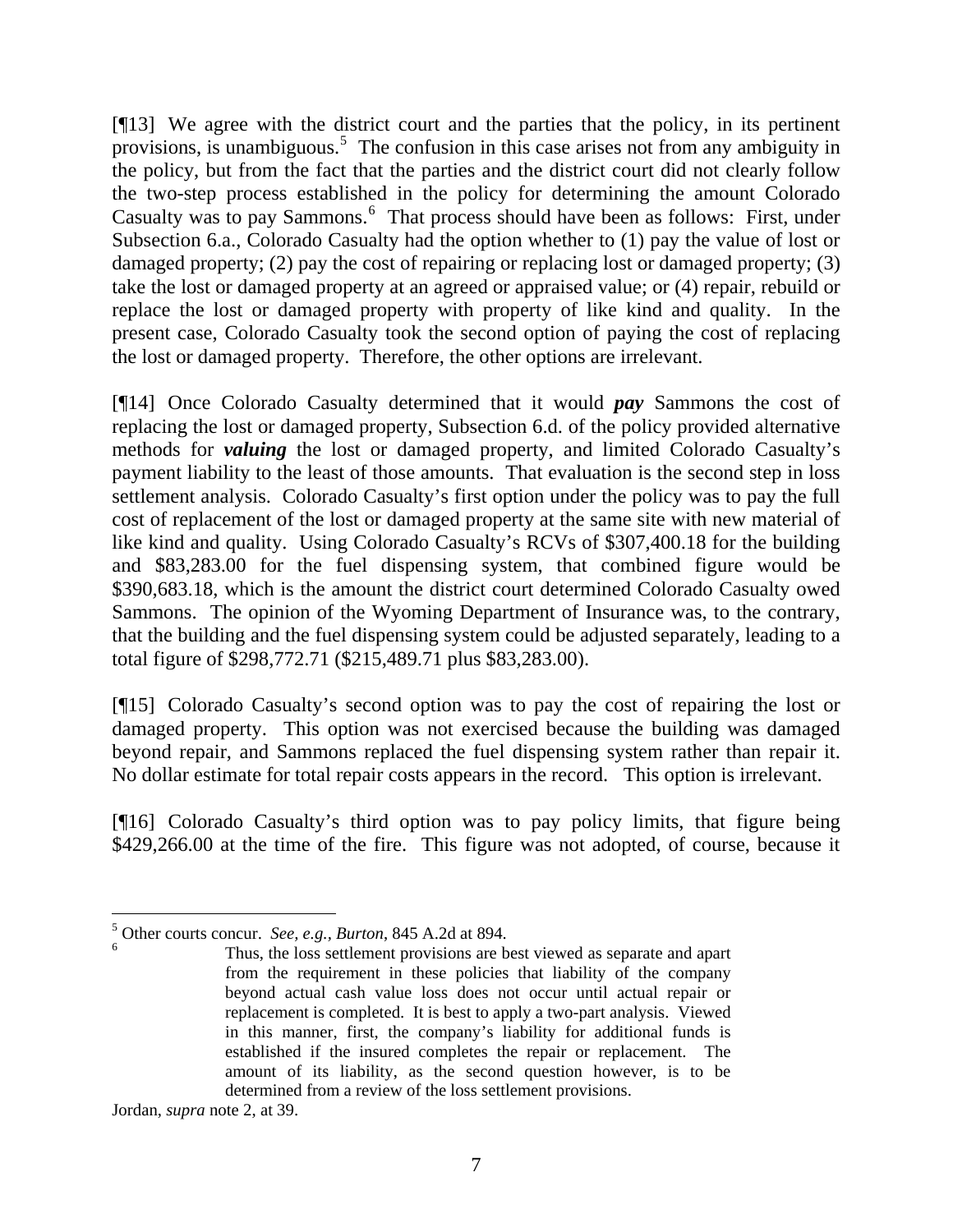was the highest. Sammons did not argue below, and does not now argue, that Colorado Casualty was obligated to pay policy limits. This option is irrelevant.

[¶17] Colorado Casualty's fourth option under the policy was to pay the amount "actually and necessarily" expended in replacing the lost or damaged property. Indeed,

> this subparagraph relates to a situation where the damaged property is repaired or replaced in a manner not identical with the original structure, but intended for the same occupancy and use. In such situation, if the amount actually expended is less than the replacement cost of the original building, the company's liability is limited to the amount actually expended.

*Ruter v. Northwestern Fire & Marine Ins. Co.*, 72 N.J. Super. 467, 178 A.2d 640, 643 (N.J. Super. Ct. App. Div. 1962). That is the situation in this case, and therein lies this controversy. The ACV's and RCV's relevant under the first option are irrelevant under this option. The provisions and limitations of one subsection are not to be read into another subsection. *Blanchette v. York Mut. Ins. Co.*, 455 A.2d 426, 427-28 (Me. 1983)*.* Rather, the focus here is upon what expenditures were "actually and necessarily" made. In effect, that has been Colorado Casualty's argument throughout this litigation. Colorado Casualty concedes that Sammons actually expended \$210,443.76 to replace the building and does not contest the necessity of that expenditure. Further, Colorado Casualty recognizes \$83,283.00 of what Sammons spent on the fuel dispensing system as being necessary for replacement purposes, for a total "actual and necessary" replacement expenditure of \$293,726.76. Having already paid Sammons \$298,772.71, Colorado Casualty contends that it has more than fulfilled its policy obligations.

[¶18] Sammons, on the other hand, has presented this case from the beginning as if the only question is whether Colorado Casualty can separate the RCV's for the building and the fuel dispensing system, thus preventing Sammons from spending the building's depreciation holdback on upgrades to the fuel dispensing system, plus a canopy and a paved parking lot. While Colorado Casualty has responded to this contention by pointing out that there is no policy provision that prevents such RCV separation, its fundamental argument has been that Sammons wants to be paid for costs that were not necessary to replace lost or damaged property. We agree with Colorado Casualty. The liability limitations in the policy clearly restrict the otherwise broad concept of "replacement cost coverage." *Davis v. Allstate Ins. Co.*, 781 So. 2d 1143, 1144-45 (Fla. Dist. Ct. App. 2002); *Estes v. State Farm Fire & Cas. Co.*, 358 N.W.2d 123, 124-25 (Minn. Ct. App. 1984). Such limitations should be enforced where they are clearly stated. *Higgins v. Insurance Co. of North America*, 256 Or. 151, 469 P.2d 766, 774 (Or. 1970); *see also State Farm Fire & Cas. Co. v. Patrick*, 647 So. 2d 983, 984 (Fla. Dist. Ct. App. 1994). Furthermore, Sammons can point to no policy provision that requires Colorado Casualty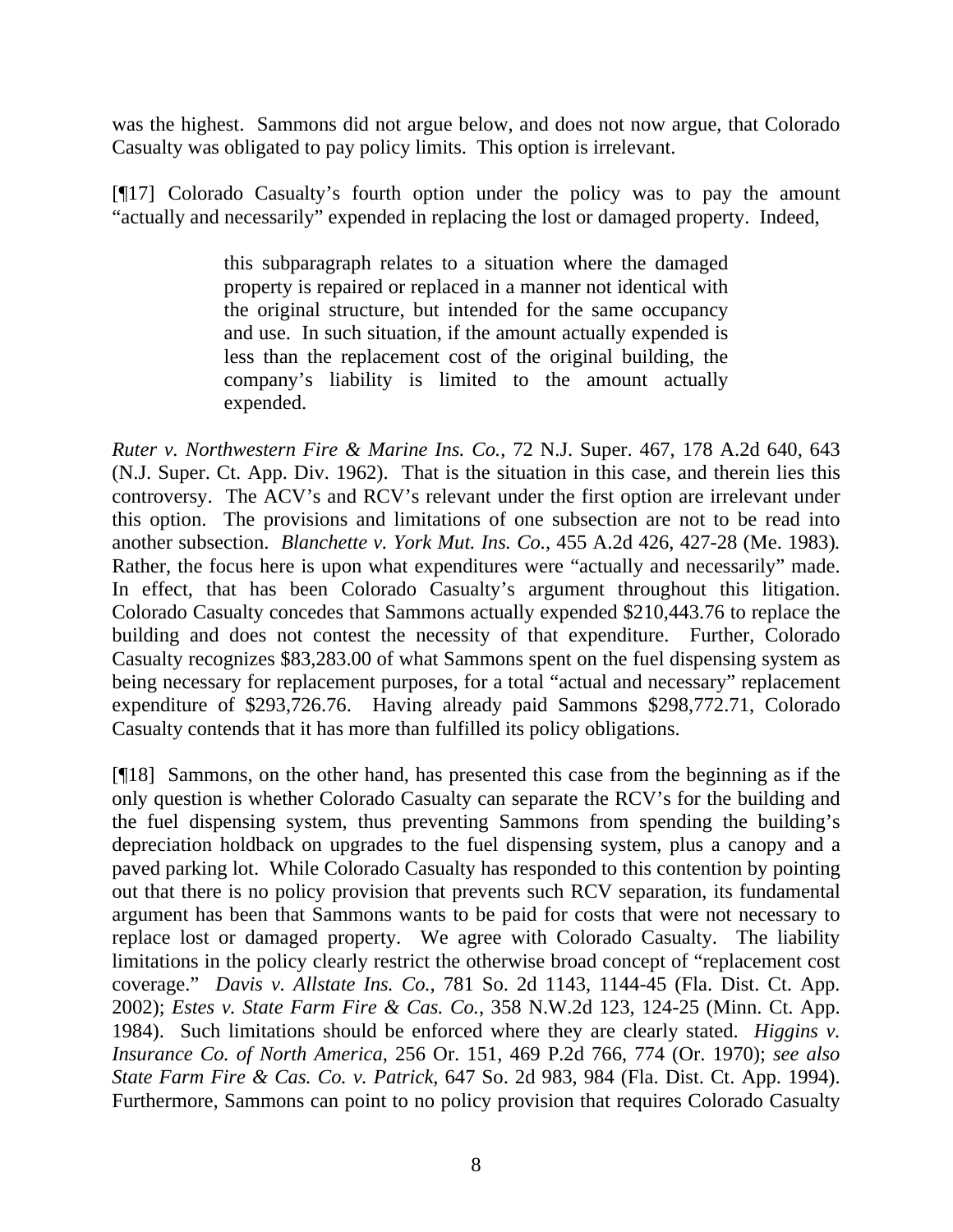to adjust the claim by finding a single RCV for all items of damaged property. Keeping in mind that replacement cost insurance is, in effect, depreciation insurance, and that depreciation may affect different items of property differently, there is no logical reason for this court to import a term into the policy—even if it were at liberty to do so, which it is not—requiring Colorado Casualty to lump all property together for the purpose of determining an RCV. $<sup>7</sup>$  $<sup>7</sup>$  $<sup>7</sup>$ </sup>

[¶19] Given that Colorado Casualty's obligation is only to pay the *least* of certain measured amounts, there are only two possibilities under the present facts. Either Colorado Casualty should have paid the RCV amounts upon replacement of the property "with new material of like kind and quality," or Colorado Casualty should have paid the actual and necessary amounts expended to replace the property, whichever amount is least. The RCV and ACV computations are set forth above. The actual and necessary amount expended was some figure between \$293,726.76 (\$210,443.76 plus \$83,283.00) and \$393,214.57 (\$210,443.76 plus \$139,137.09 plus \$22,635.15 plus \$20,998.57). The problem is that the district court made this decision as a matter of law when it is in actuality a question of fact. The fact finder must determine how much of the \$182,770.81 spent otherwise than on the building was necessarily spent to replace lost or damaged property.

[¶20] Courts appear uniformly to have found the term "replace," as used in the policy, to be unambiguous, and have thus given it its standard dictionary definition:

> The dictionary definition of "replace" is: "1: to place again: restore to a former place, position, or condition 2: to take the place of: serve as a substitute for or successor: succeed, supplant 3: to put in place of: provide a substitute or successor for 4: to fill the place of: supply an equivalent for." (*Webster's Third New Internat. Dict.* (1968) p. 125.)

*Conway v. Farmers Home Mut. Ins. Co.*, 26 Cal. App. 4th 1185, 1191, 31 Cal. Rptr. 2d 883 (Cal. Ct. App. 1994). A similar definition of the term can be found in *Huggins v. Hanover Ins. Co.*, 423 So. 2d 147, 150 (Ala. 1982):

> In the absence of a definition within the insurance policy and in the further absence of Alabama case law defining "replacement," the term must be given its common interpretation. [Citation omitted.]

<span id="page-9-0"></span> 7 In a somewhat similar setting in *Burton*, 845 A.2d at 896-97, it was noted that "line-item pricing" is a generally accepted means of estimating value in the insurance industry and may be implemented even if not expressly so provided in the policy.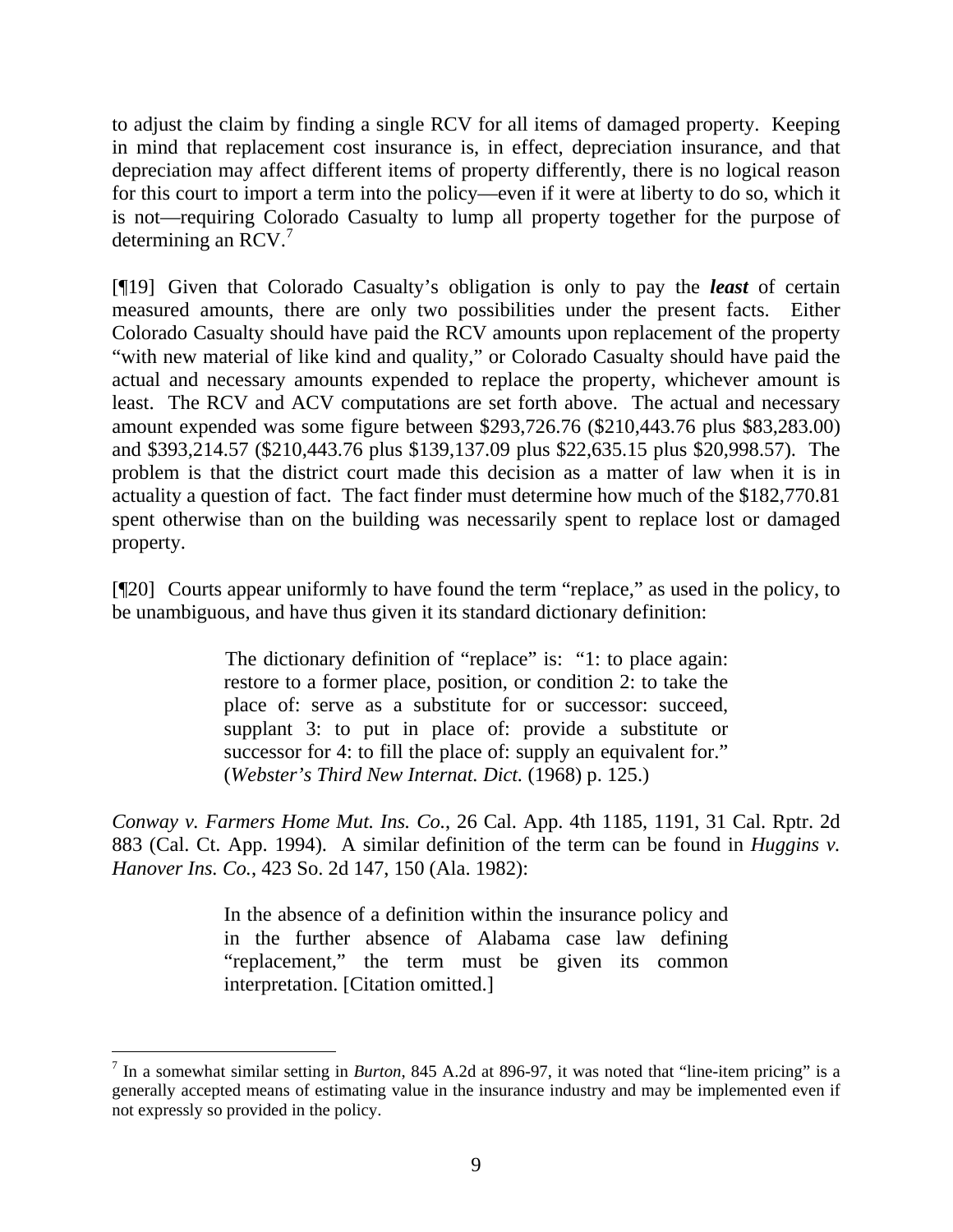Replace means "to take the place of esp. as a *substitute* or successor" or "to put something new in the place of." *Webster's New Collegiate Dictionary,* G. & C. Merriam Co. (1974). (Emphasis added.)

*See also* Johnny Parker, *Replacement Cost Coverage: A Legal Primer*, 34 Wake Forest L. Rev. 295, 315 (1999).

[¶21] These definitions are consistent with the concept that "if the damaged building be replaced with a more expensive structure even though intended for the same occupancy and use, the company's liability is limited to the replacement cost of the old building." *Ruter*, 178 A.2d at 643. Similarly, it is the nature of replacement cost insurance that, if an insured spends less for replacement than the actual cash value of the loss, he or she is not entitled to replacement cost coverage amounts. *Patrick*, 647 So. 2d at 984; *Kolls v. Aetna Cas. & Sur. Co.*, 378 F. Supp. 392, 397 (S.D. Iowa 1974), *aff'd* 503 F.2d 569 (8th Cir. 1974); *Higgins*, 469 P.2d at 771-72. While we agree with the district court that Sammons could reach the replacement cost coverage of the policy by replacing the lost or damaged property with its functional equivalent, rather than having to construct identical facilities, we do not believe that such equates to a requirement that Colorado Casualty pay any more than the amount "necessarily expended to replace the lost or damaged property." Once again, the latter is the measure of Colorado Casualty's liability if it is less than the amount owed via RCV and ACV computations.

[¶22] The word "necessarily," like the word "replace," is not defined in the policy. The word is not ambiguous, and it is not a term of art in the industry, so we will ascribe to it its common meaning. According to *Webster's Third New International Dictionary* 1510 (2002), "necessarily" means:

> 1: in such a way that it cannot be otherwise; of necessity; INEVITABLY, UNAVOIDABLY . . . . 2: as a necessary result or consequence . . . .

In turn, the word "necessary" is defined by the same source as:

1a: that must be by reason of the nature of things; that cannot be otherwise by reason of inherent qualities; that is or exists or comes to be by reason of the nature of being and that cannot be or exist or come to be in any other way; that is determined and fixed and inevitable . . . .

*Id*.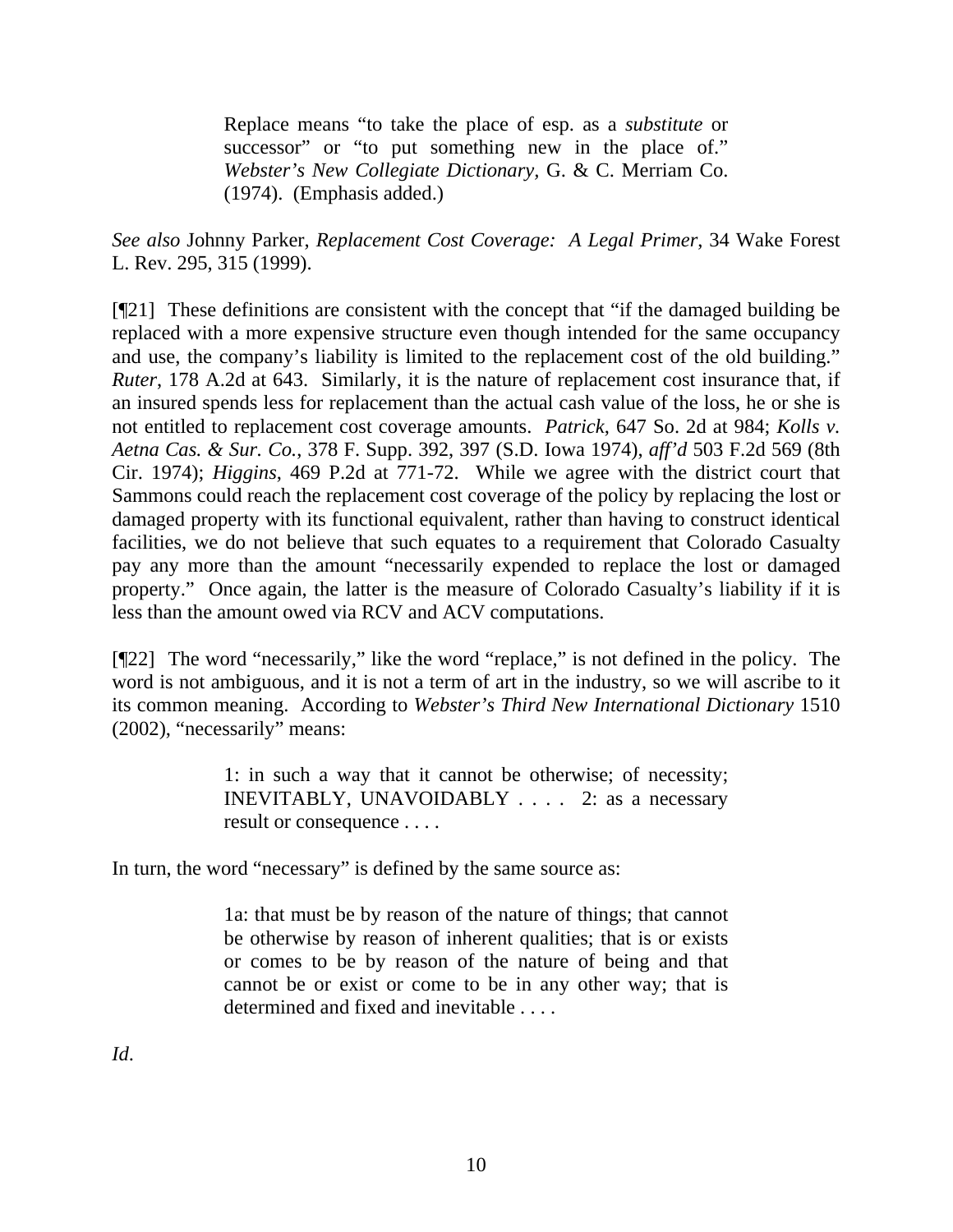[¶23] The concept of "necessarily" invokes the concept of a lack of choice. For the most part, what is "necessary" in this policy context is a question of fact. For instance, whether or not a change made for marketplace reasons was necessary must be determined by the fact finder, with the insured bearing the burden of proof in such regard. "Marketplace needs" was one of Sammons' justifications for the changes made to the Trading Post, and he should be required to prove that his facilities could not be replaced without meeting those marketplace needs. The same can be said about any requirement by the Wyoming Department of Environmental Quality, or other law or ordinance, that Sammons remove or install particular equipment. The district court found that "Sammons' replacement of the steel tank with pvc tanks, the steel reinforced paving laid over the underground tanks, the tank monitors, and other updated features were required by Wyoming law." If that were a fact, we could perhaps agree with the district court that such additions were necessary expenditures under the policy, as a matter of law.<sup>[8](#page-11-0)</sup> Unfortunately, the record does not reflect that this fact was clearly established. Indeed, Colorado Casualty insists that just the opposite is shown as true. Consequently, a genuine issue of material fact exists.

[¶24] We do note, and in this regard we agree with the district court, that Subsection  $6.d(1)(d)$ , unlike Subsection  $6.d(1)(a)$ , does not require replacement of lost and damaged property with "new material of like kind and quality." That does not mean, however, that an insured can change the measure of the insurer's liability by replacing one sort of property with another. *See Davis*, 781 So. 2d at 1144 (explaining the difference between the measurement of replacement cost value and the insured's subsequent use of the funds). The measure remains the same: the amount "actually and necessarily expended" replacing the property. Whether an amount was expended to replace damaged property, or was expended to add something that was not there before the fire, is a question of fact. Applied to the facts of this case, what that means is that Sammons could rebuild the facilities as he saw fit, but any expenditure that went beyond a replacement cost was his to bear.<sup>[9](#page-11-1)</sup> The effect of the district court's ruling was to delete from the policy the provisions of Subsection 6.d.(1) allowing Colorado Casualty to pay for replacement at the least value proven by the facts.

<span id="page-11-0"></span><sup>&</sup>lt;sup>8</sup> Although there is policy language concerning the effect of laws and ordinances, neither party has pointed us directly to a policy provision that covers the payment or non-payment of such expenditures.

<span id="page-11-1"></span> $9$  One point of contention, for instance, is the replacement of manual gas pumps with fully automated gas pumps. If manual gas pumps are no longer available for installation, or are impractically expensive, or have been legally banned, Sammons could show that it was necessary to replace them with automated pumps. Similarly, if Sammons proved, for instance, that he was required by law to pave his parking lot, that could show necessity for that expenditure.